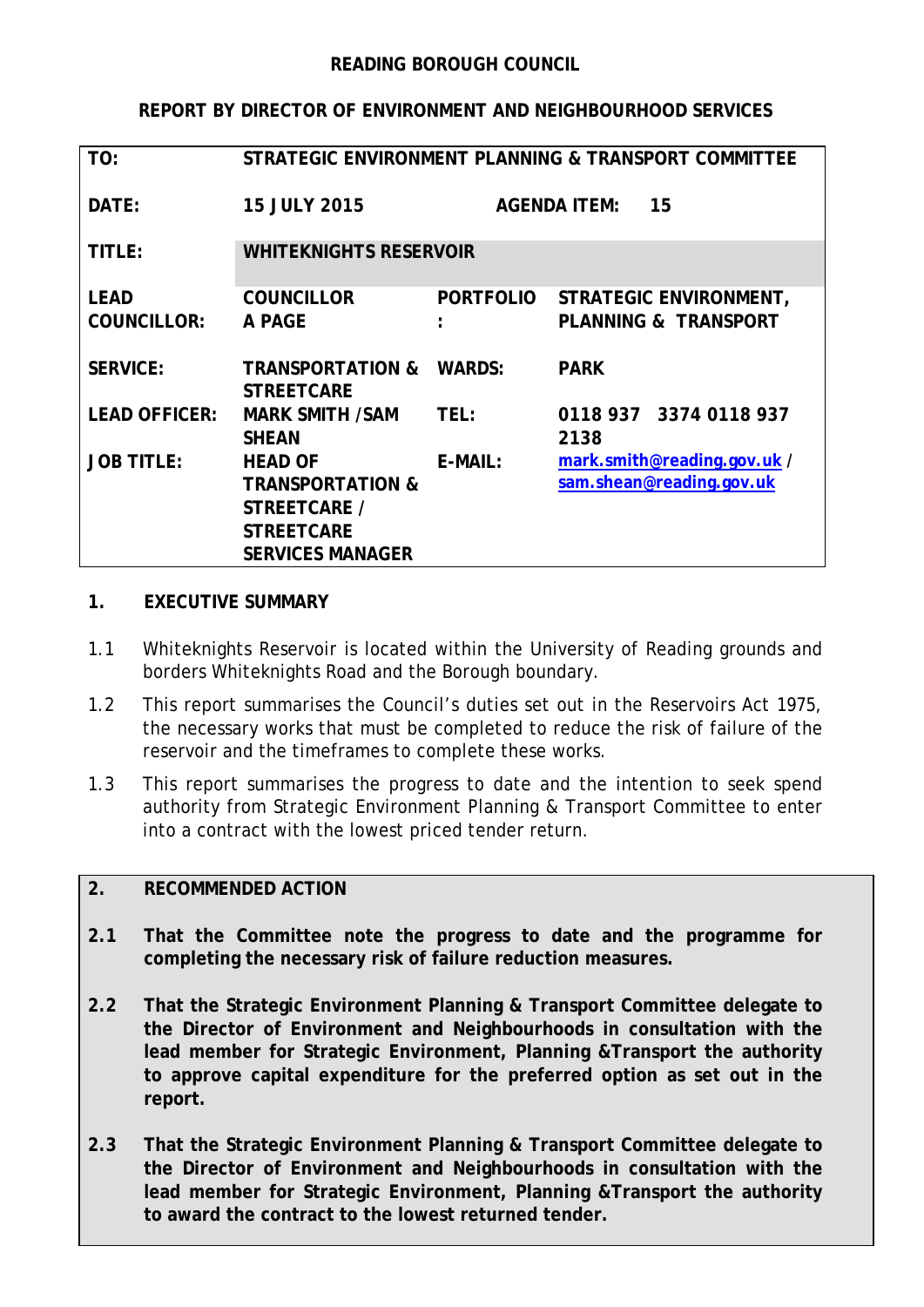## **3. BACKGROUND**

- 3.1 Whiteknights Lake is a 70,000 m3 capacity reservoir retained by an earthfill embankment dam. There are three 'Statutory Undertakers' that own land forming part of the reservoir; the University of Reading, Reading Borough Council (both in its highway and land owning capacity) and B & M Care.
- 3.2 The University of Reading commissioned an inspection under Section 10 of the Reservoirs Act 1975. The inspection was undertaken on 5<sup>th</sup> October 2011 and the report was completed in July 2012.
- 3.3 There were five mandatory recommendations as to measures to be taken in the interests of safety under Section 10 (6) of the Act. Four related to B & M Care home site and one related to Reading Borough Council to protect the allotment side embankment to withstand the Probable Maximum Flood (PMF) discharge without damage. In effect the works are required to deal with the situation where water flows over the dam and to ideally channel that water into the existing designated spillway. A new Flood Study was to be completed for these works.
- 3.4 Since August 2014 the University of Reading and the Council have sought to collaborate in an attempt to deal with the outstanding mandatory recommendations. As a consequence of this in October 2014 the University and the Authority jointly sought Counsel's advice on the respective duties and responsibilities of the statutory undertakers and owners, under the Reservoirs Act 1975, and common law. This has confirmed the position that the University of Reading, Reading Borough Council and B & M Care are jointly responsible.
- 3.5 The University of Reading (UoR) then commissioned a Flood Study which was jointly funded by the Authority. The flood study has been completed and published in February 2015. In addition, at the request of Environment Agency (EA) the Statutory Undertakers have met the EA to discuss progress and compliance with the requirements of the Section 10 report.

# **4. PROPOSAL**

- 4.1 The February 2015 Flood Study recommended two options:
- 4.2 Option 1 to construct a 610 mm high retaining wall for a length of 40m along the allotment boundary with the public highway footway including the stabilisation of the embankment, assumed to be with the addition of gabions at the toe. Initial indicative cost for this option is £ 220,000.
- 4.3 Option 2 to widen the existing spillway on the B & M Care site by 16m into the allotment site, construct a 1 m high gabion basket training wall down the allotment side of the spillway and construct a 460 mm high retaining wall for a length of 24m along the allotment boundary with the public highway footway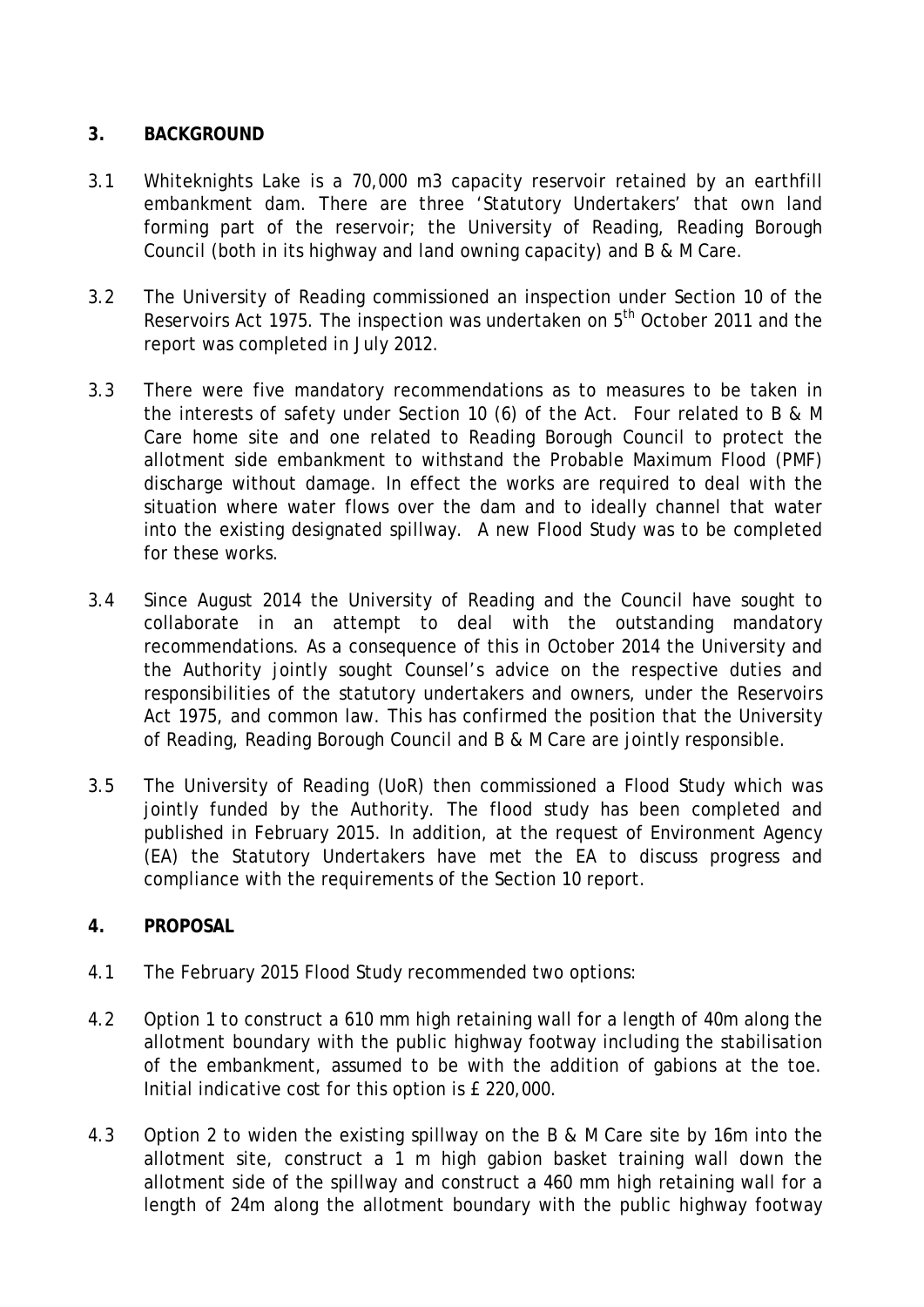including the stabilisation of the embankment through the use of gabions. The initial cost for this option is in the order of £300,000.

Both options are dependent upon further flood modelling work to determine the capacity of the current B and M Care spillway and the design height of new training walls.

4.4 The selected scheme will require Planning Approval and the works may also affect Tree Preservation Order trees along the allotment embankment. In addition either the partial or total closure of Whiteknights Road may be required during the works.

# **5. PROGRESS TO DATE**

- 5.1 Since the Flood Study was completed in February 2015, Reading Borough Council (RBC) has commissioned John Gosden as the Qualified Civil Engineer under the Reservoirs Act 1975 to oversee the improvement work and to certify the works once completed.
- 5.2 Building on from the Flood Study, RBC has appointed Peter Brett Associates LLB (PBA) to complete a detailed study in relation to the proposed engineering options and to determine the most appropriate engineering solution*.*
- 5.3 The necessary site topographical surveys to supplement the LiDAR data are completed, the detailed design is underway and the procurement tender process will commence late summer. The site works are provisionally programmed to be completed within the current financial year.
- 5.4 The ground investigation to confirm the composition of the dam at the allotment embankment was also completed in May 15. A Phase 1 Habitat Survey to identify any ecological constraints has also been completed.
- 5.5 PBA are currently finalising the hydraulic model for the reservoir, which will be used to model the Flood Study options and a preferred solution will be available by late July / early August 2015.
- 5.6 The Section 10 report inspection recommended minor remedial works has been completed.
- 5.7 Regular update discussions with the Environment Agency are taking place between officers.

### **6. CONTRIBUTION TO STRATEGIC AIMS**

6.1 Corporate Plan Service priority: Keeping the town clean, safe, green and active.

### **6. COMMUNITY ENGAGEMENT AND INFORMATION**

7.1 Work on the Whiteknights Reservoir will be placed in the public domain via the planning application process.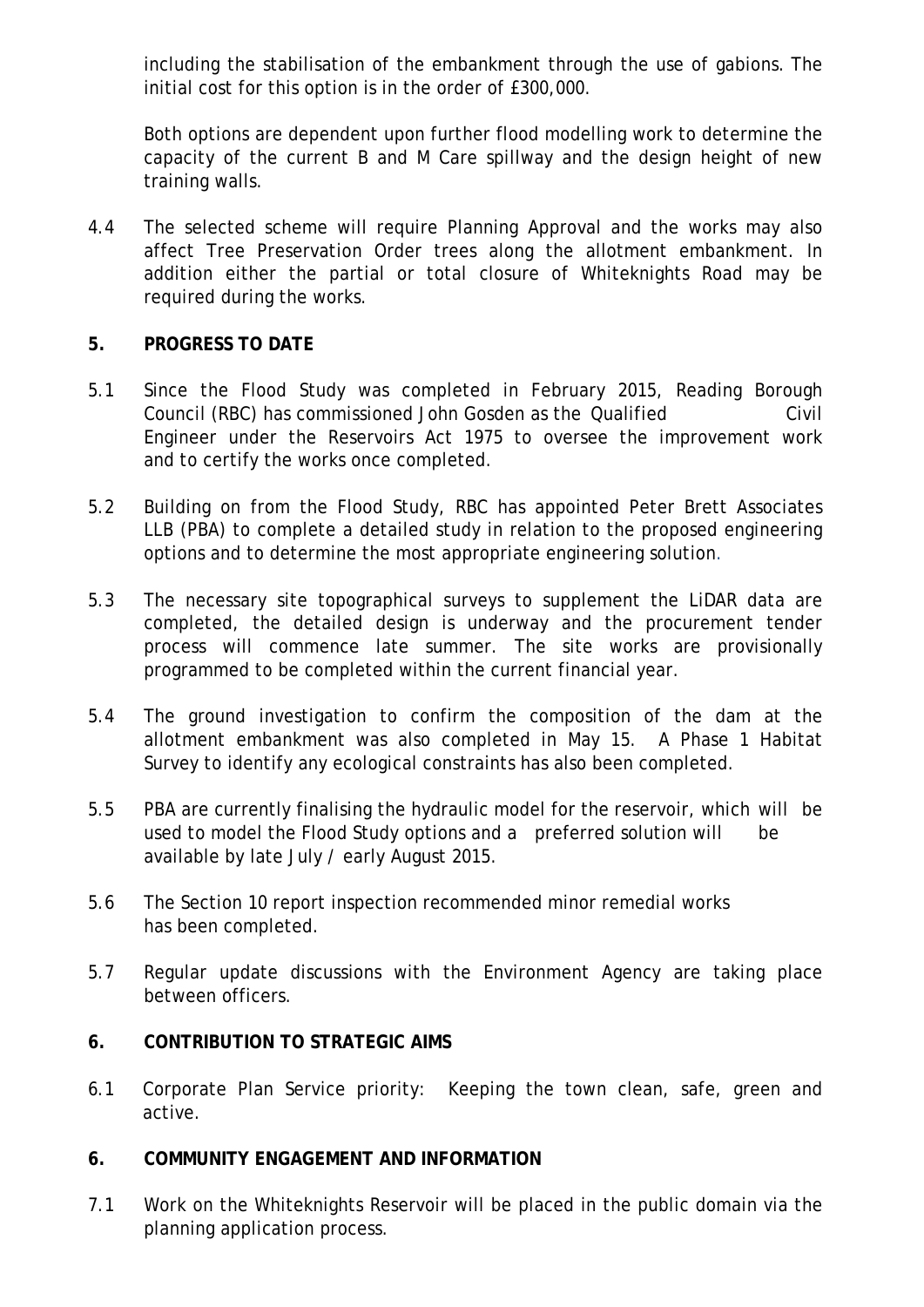- 7.2 Advance information notice boards will be erected at Whiteknights Road and the Allotment site detailing the scope of the scheme prior to the commencement of the works.
- 7.3 All stakeholders affected by the proposals, including the Allotment tenants will be consulted prior to the submission of the planning application.

#### **8. LEGAL IMPLICATIONS**

- 8.1 The Reservoirs Act 1975 requires 'Statutory Undertakers' of the reservoir to reduce the risk of failure and the consequences should it fail.
- 8.2 The Flood and Water Management Act 2010 requires the Borough Council to take the leadership role for ensuring significant risk from all sources of flooding is identified and managed
- 8.3 Schedule 2 of the Flood and Water Management Act 2010 amends other Acts and under the amended Section 14A of the Land Drainage Act 1991, LLFA's have the power to carry out works to manage flood risk from surface water runoff, groundwater and ordinary watercourses, where the work is desirable having regard to the 'local strategy for flood risk management'.
- 8.4 If an option involves the relocation of allotment holders then this will require requisite notices and potentially compensation to be paid.

#### **9. FINANCIAL IMPLICATIONS**

9.1 The expected range of expenditure is between £220,000 and £ 300,000 depending on the option selected and further detailed flood analysis to determine whether the existing spillway on B & M Care site has sufficient capacity. The approved capital programme for 2015/16 includes a budget for Health & Safety Works from which it is proposed that expenditure of up to £300,000 on this scheme is funded.

#### **10. Risk Assessment**.

- 10.1 'Statutory Undertakers' of the reservoir are required to reduce the risk of failure and the consequences should it fail.
- 10.2 Lead Local Flood Authority Councils are required to carry out their designated statutory duties, as described in the Flood and Water Management Act 2010.

### **11. BACKGROUND PAPERS**

- 11.1 The Reservoirs Act 1975 Section 10 report for Whiteknights Dam dated July 2012.
- 11.2 The Whiteknights Dam Flood Study report dated February 2015.